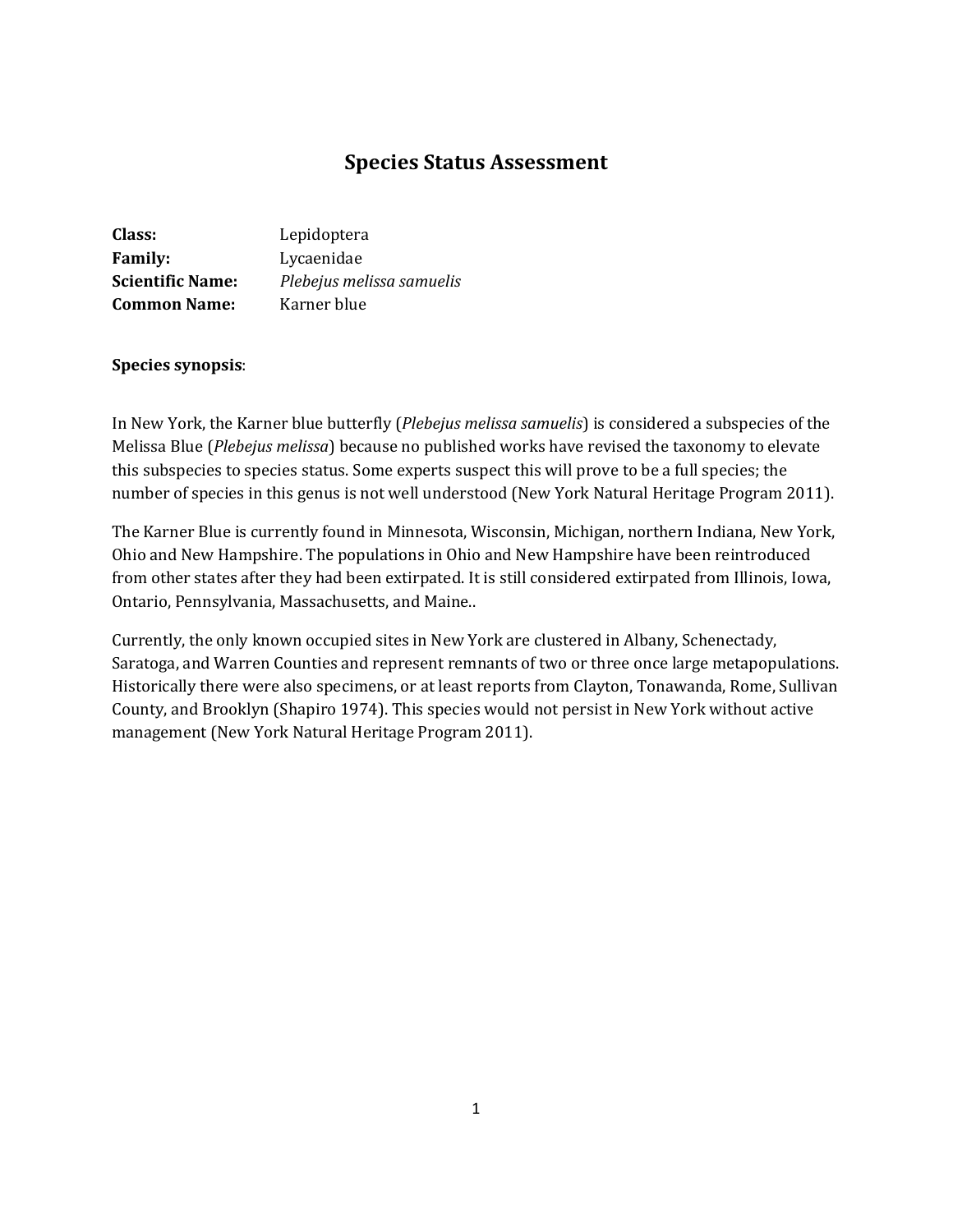# **I. Status**

# **a. Current and Legal Protected Status**

| Federal | Endangered | Candidate? | N/A |
|---------|------------|------------|-----|
|         |            |            |     |

ii. New York <u>Lindangered</u>

# **b. Natural Heritage Program Rank**

- **i. Global** \_\_\_\_\_ G5T2\_\_\_\_\_\_\_\_\_\_\_\_\_\_\_\_\_\_\_\_\_\_\_\_\_\_\_\_\_\_\_\_\_\_\_\_\_\_\_\_\_\_\_\_\_\_\_\_\_\_\_\_\_\_
- **ii. New York** \_\_\_\_\_\_ S1\_\_\_\_ \_\_\_\_\_\_\_\_\_ **Tracked by NYNHP?** \_\_\_\_Yes\_\_\_\_\_\_\_\_

### **Other Rank:**

None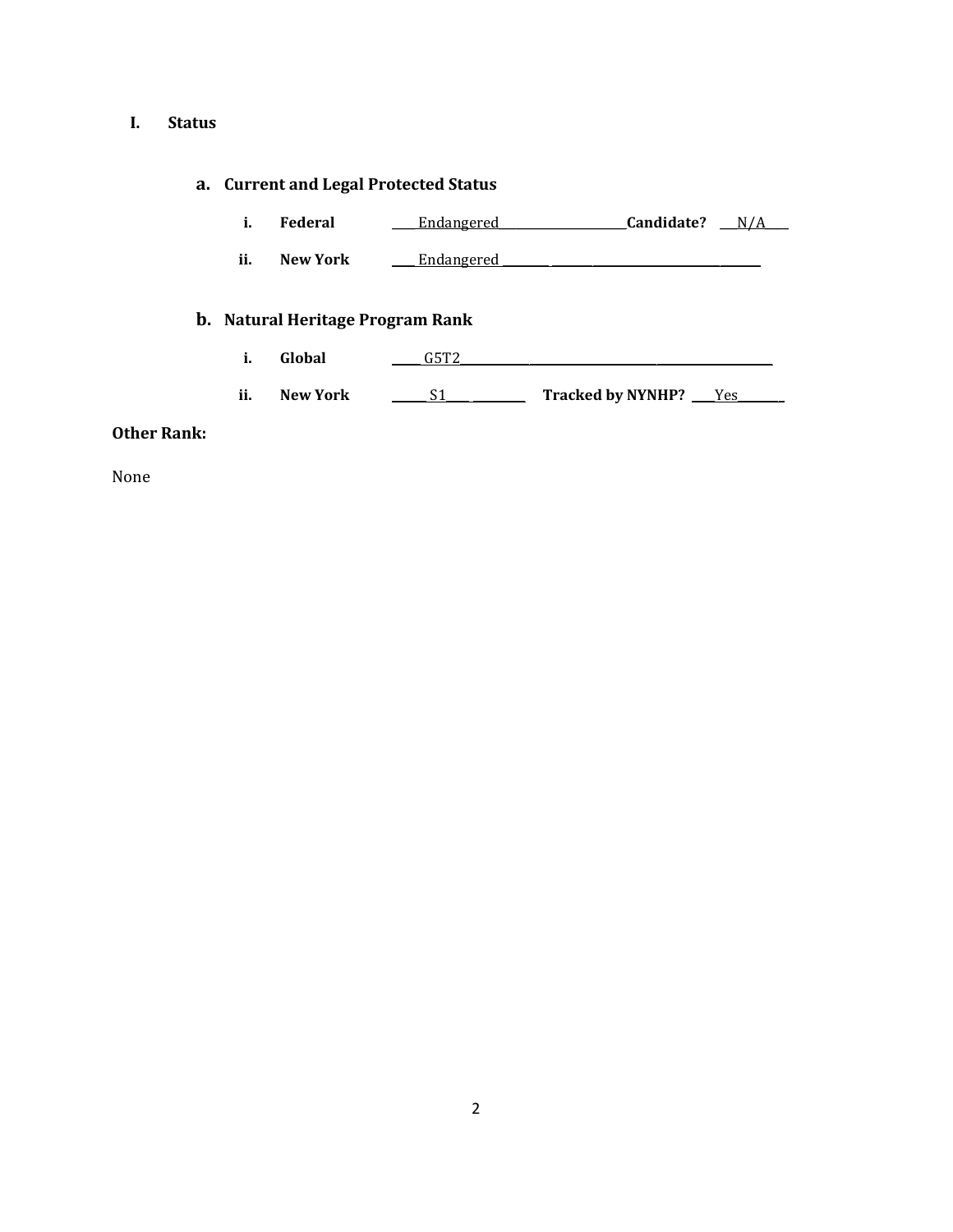#### **Status Discussion:**

The federally and state-listed Karner blue butterfly is completely management-dependent in New York, as is the case in most or all of the remaining portion of the range. Although about 50 subpopulations exist in NY, these cluster into four metapopulations, or recovery units. Of the 50 subpopulations, the vast majority have fewer than 100 butterflies present. This species does not persist well if the total July brood for the metapopulation is fewer than 1,000 adults (New York Natural Heritage Program 2011). The Federal Recovery Plan prescribes a minimum viable metapopulation size of at least 3,000 adults in either brood within four of five consecutive years (USFWS 2003). The Plan defines a viable subpopulation as supporting at least 500 adult animals within at least 12.4 acres. To maintain meta-population levels above the minimum recovery thresholds Fuller (2008) determined that a minimum viable meta-population should contain between 7,641 and 12,960 adult butterflies.

More than 10,000 individuals historically occurred at the 300-acre Saratoga Airport during July, but this population has significantly declined to probably less than 1,000. The Saratoga Sandplains Recovery Unit, made up of approximately 140 acres of restored habitat, had estimated second brood populations of greater than 6,000 in 2009 and greater than 17,000 in 2010. The Albany Pine Bush Recovery Unit had an estimated summer brood of 3800 in 2012. Captive rearing has been used successfully in this recovery unit since 2007 to accelerate the colonization of restored habitat. Acquisition of the land base and restoration of habitat is expected to expand both the Saratoga Sandplains and Albany Recovery Units in the near future. Sites in New York that are not actively managed contain fewer than 100 adults.

Since the Federal Listing, this species has apparently been fairly stable in New York, but some small subpopulations have declined or increased slightly. At some sites, the current population sizes are not known (New York Natural Heritage Program 2011).

The Albany area population had declined by over 90% from what it apparently was in the 1970s and the population was probably even higher originally. The site currently supports >5,000 adult butterflies (APBPC unpublished data). The Tonawanda, Brooklyn, and Sullivan County populations are extirpated, as are the Rome and Watertown populations. The Warren County populations are now small remnant colonies (New York Natural Heritage Program 2011). However, the Saratoga Sandplains have seen dramatic increases as a result of management efforts.

According to the U. S. Fish and Wildlife Service (USFWS) (2003), over the past 100 years the Karner blue has declined by 99%, with 90% of that decline occurring in the prior 15 years. As noted above, restoration efforts have increased in two recovery units but only where habitat restoration and just as importantly, maintenance, is occurring regularly.

### **II. Abundance and Distribution Trends**

**a. North America**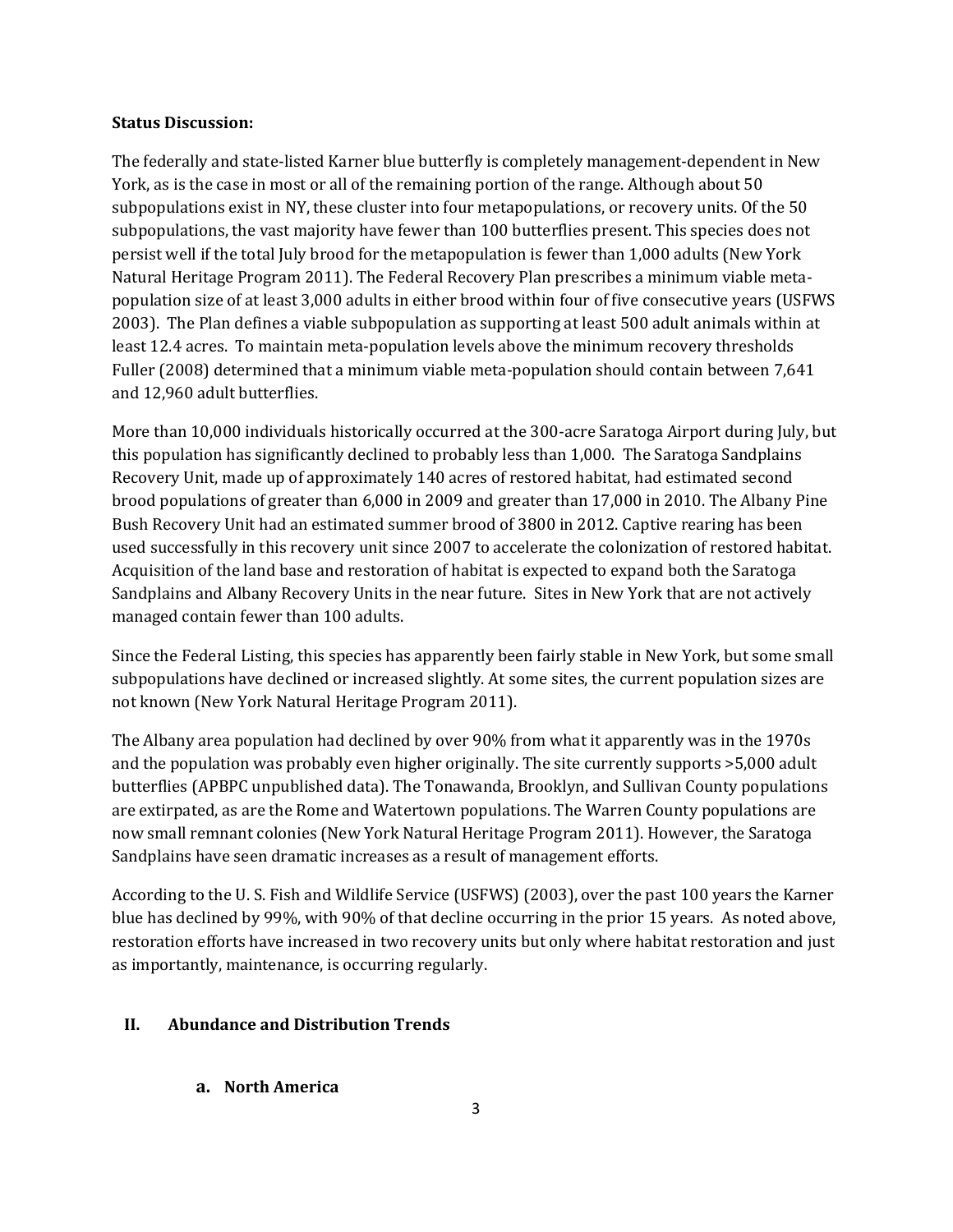| i. Abundance                                                                                                   |                                                                                                                                                                                                                                      |  |
|----------------------------------------------------------------------------------------------------------------|--------------------------------------------------------------------------------------------------------------------------------------------------------------------------------------------------------------------------------------|--|
|                                                                                                                |                                                                                                                                                                                                                                      |  |
| ii. Distribution:                                                                                              |                                                                                                                                                                                                                                      |  |
| <u>X</u> declining increasing and details the declining determined a stable the unknown                        |                                                                                                                                                                                                                                      |  |
|                                                                                                                |                                                                                                                                                                                                                                      |  |
| Severe decline                                                                                                 |                                                                                                                                                                                                                                      |  |
| b. Regional                                                                                                    |                                                                                                                                                                                                                                      |  |
| i. Abundance                                                                                                   |                                                                                                                                                                                                                                      |  |
|                                                                                                                |                                                                                                                                                                                                                                      |  |
| ii. Distribution:                                                                                              |                                                                                                                                                                                                                                      |  |
| Severe decline                                                                                                 |                                                                                                                                                                                                                                      |  |
| Regional Unit Considered: Mortheast Manual Annual Manual Annual Annual Annual Annual Annual Annual Annual Annu |                                                                                                                                                                                                                                      |  |
| c. Adjacent States and Provinces                                                                               |                                                                                                                                                                                                                                      |  |
| <b>CONNECTICUT</b>                                                                                             | Not Present $X$ No data $\frac{X}{X}$                                                                                                                                                                                                |  |
| i. Abundance                                                                                                   |                                                                                                                                                                                                                                      |  |
| ___ declining ____increasing ______stable ____unknown                                                          |                                                                                                                                                                                                                                      |  |
| ii. Distribution:                                                                                              |                                                                                                                                                                                                                                      |  |
| ___ declining ____increasing _______stable _____unknown                                                        |                                                                                                                                                                                                                                      |  |
| Time frame considered: Time frame considered:                                                                  | <u> 1989 - Johann John Harry Harry Harry Harry Harry Harry Harry Harry Harry Harry Harry Harry Harry Harry Harry Harry Harry Harry Harry Harry Harry Harry Harry Harry Harry Harry Harry Harry Harry Harry Harry Harry Harry Har</u> |  |
| Listing Status: None (presumed extirpated) SGCN?                                                               |                                                                                                                                                                                                                                      |  |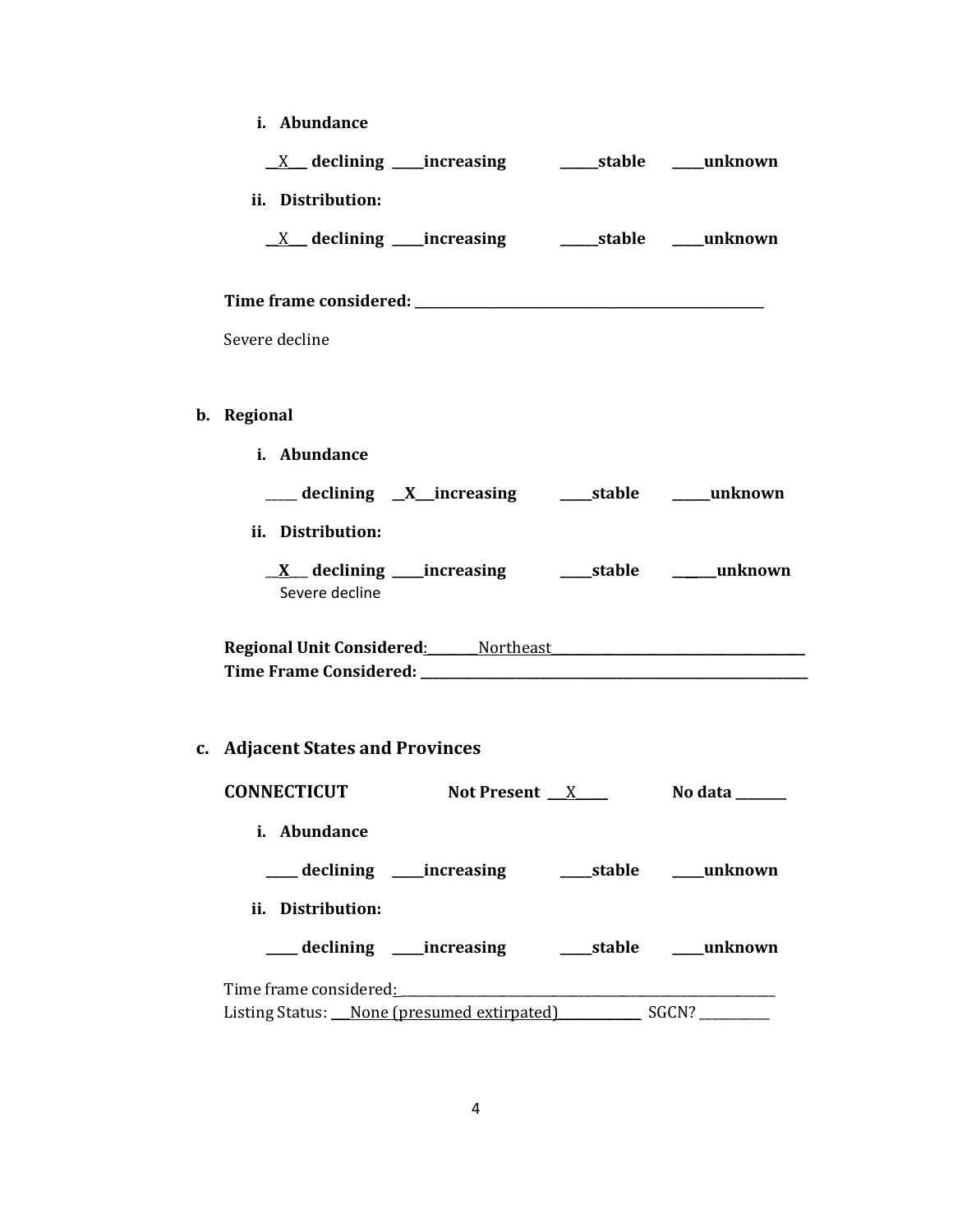| MASSACHUSETTS Not Present X                                                       |                                                            |  | No data _______                          |  |  |
|-----------------------------------------------------------------------------------|------------------------------------------------------------|--|------------------------------------------|--|--|
| i. Abundance                                                                      |                                                            |  |                                          |  |  |
|                                                                                   |                                                            |  |                                          |  |  |
|                                                                                   | ___ declining ___ increasing ____ stable ___ unknown       |  |                                          |  |  |
| ii. Distribution:                                                                 |                                                            |  |                                          |  |  |
|                                                                                   | ___ declining ____ increasing ______ stable ____ unknown   |  |                                          |  |  |
|                                                                                   |                                                            |  |                                          |  |  |
| Listing Status: None (presumed extirpated) SGCN? ________________________________ |                                                            |  |                                          |  |  |
|                                                                                   |                                                            |  |                                          |  |  |
|                                                                                   |                                                            |  |                                          |  |  |
| <b>ONTARIO</b>                                                                    | Not Present $X$                                            |  | No data ______                           |  |  |
| i. Abundance                                                                      |                                                            |  |                                          |  |  |
|                                                                                   | ___ declining ____increasing ___________stable ____unknown |  |                                          |  |  |
|                                                                                   |                                                            |  |                                          |  |  |
| ii. Distribution:                                                                 |                                                            |  |                                          |  |  |
|                                                                                   | ___ declining ____increasing ___________stable ____unknown |  |                                          |  |  |
|                                                                                   |                                                            |  |                                          |  |  |
| Listing Status: None (presumed extirpated)                                        |                                                            |  |                                          |  |  |
|                                                                                   |                                                            |  |                                          |  |  |
|                                                                                   |                                                            |  |                                          |  |  |
| PENNSYLVANIA                                                                      | Not Present X                                              |  | No data $\_\_\_\_\_\_\_\_\_\_\_\_\_\_\_$ |  |  |
| i. Abundance                                                                      |                                                            |  |                                          |  |  |
|                                                                                   | ___ declining ____ increasing ______ stable _____ unknown  |  |                                          |  |  |
| ii. Distribution:                                                                 |                                                            |  |                                          |  |  |
|                                                                                   |                                                            |  |                                          |  |  |
|                                                                                   | ___declining ___increasing _____stable ____unknown         |  |                                          |  |  |
|                                                                                   |                                                            |  |                                          |  |  |
| Listing Status: None (presumed extirpated) SGCN? ________                         |                                                            |  |                                          |  |  |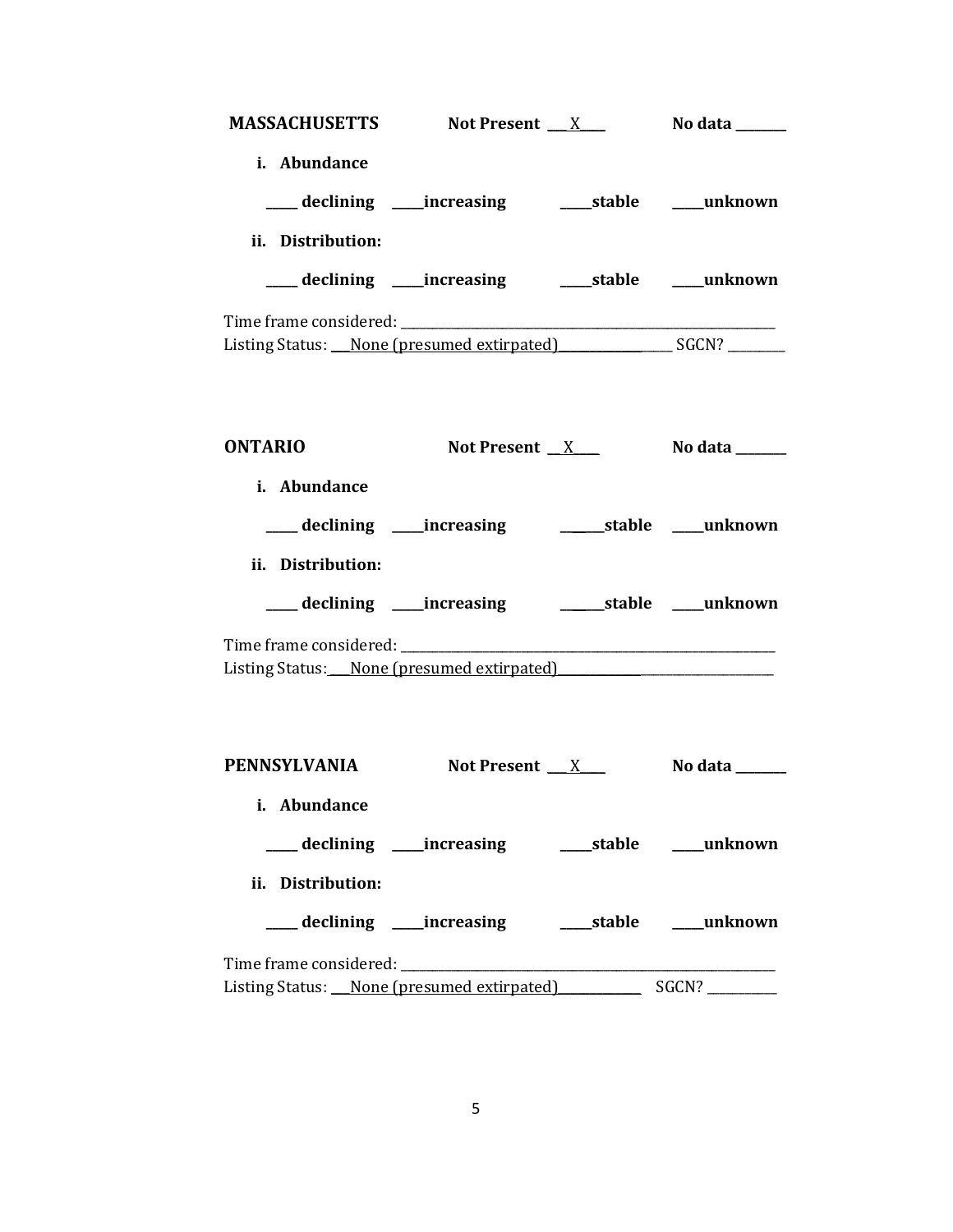| <b>QUEBEC</b>                                                                                                                                                                                                                  | Not Present $X$     | No data ______                                                              |
|--------------------------------------------------------------------------------------------------------------------------------------------------------------------------------------------------------------------------------|---------------------|-----------------------------------------------------------------------------|
| <b>VERMONT</b>                                                                                                                                                                                                                 | Not Present $X$     | No data $\frac{1}{\sqrt{1-\frac{1}{2}}\cdot\frac{1}{\sqrt{1-\frac{1}{2}}}}$ |
| <b>NEW JERSEY</b>                                                                                                                                                                                                              | Not Present $X_{-}$ | No data ______                                                              |
|                                                                                                                                                                                                                                |                     |                                                                             |
| d. NEW YORK                                                                                                                                                                                                                    |                     | No data $\frac{1}{\sqrt{1-\frac{1}{2}}\cdot\frac{1}{\sqrt{1-\frac{1}{2}}}}$ |
| <i>i.</i> Abundance                                                                                                                                                                                                            |                     |                                                                             |
| ___ declining <u>X</u> increasing ______stable ______unknown                                                                                                                                                                   |                     |                                                                             |
| ii. Distribution:                                                                                                                                                                                                              |                     |                                                                             |
| $\underline{X}$ declining _____increasing<br>Severe decline                                                                                                                                                                    |                     | stable <b>manufature</b> <u>stable</u>                                      |
| Time frame considered: Time and the constant of the constant of the constant of the constant of the constant of the constant of the constant of the constant of the constant of the constant of the constant of the constant o |                     |                                                                             |

### **Monitoring in New York.**

Three methods are used to monitor Karner blue butterflies in New York. Some sites have been dropped from monitoring because of lack of manpower or because of the length of time passed since butterflies were last seen.

- 1) Pollard-Yates Index counts using modified Pollard-Yates (PY) methods are now done at fewer sites than in past years both because of a shift to Distance sampling and a shift to searches.
- 2) Distance Distance sampling is the most commonly used method for population estimates. Sites are surveyed in the Albany Pine Bush, Saratoga West, and Saratoga Sandplains.
- 3) Presence/Absence Searches Once numbers have dropped so low that regular transect monitoring is not picking them up, as has happened at many sites, monitors search the entire site for them. This is true for all of the Queensbury Sandplains and Saratoga West sites and many sites in of Albany.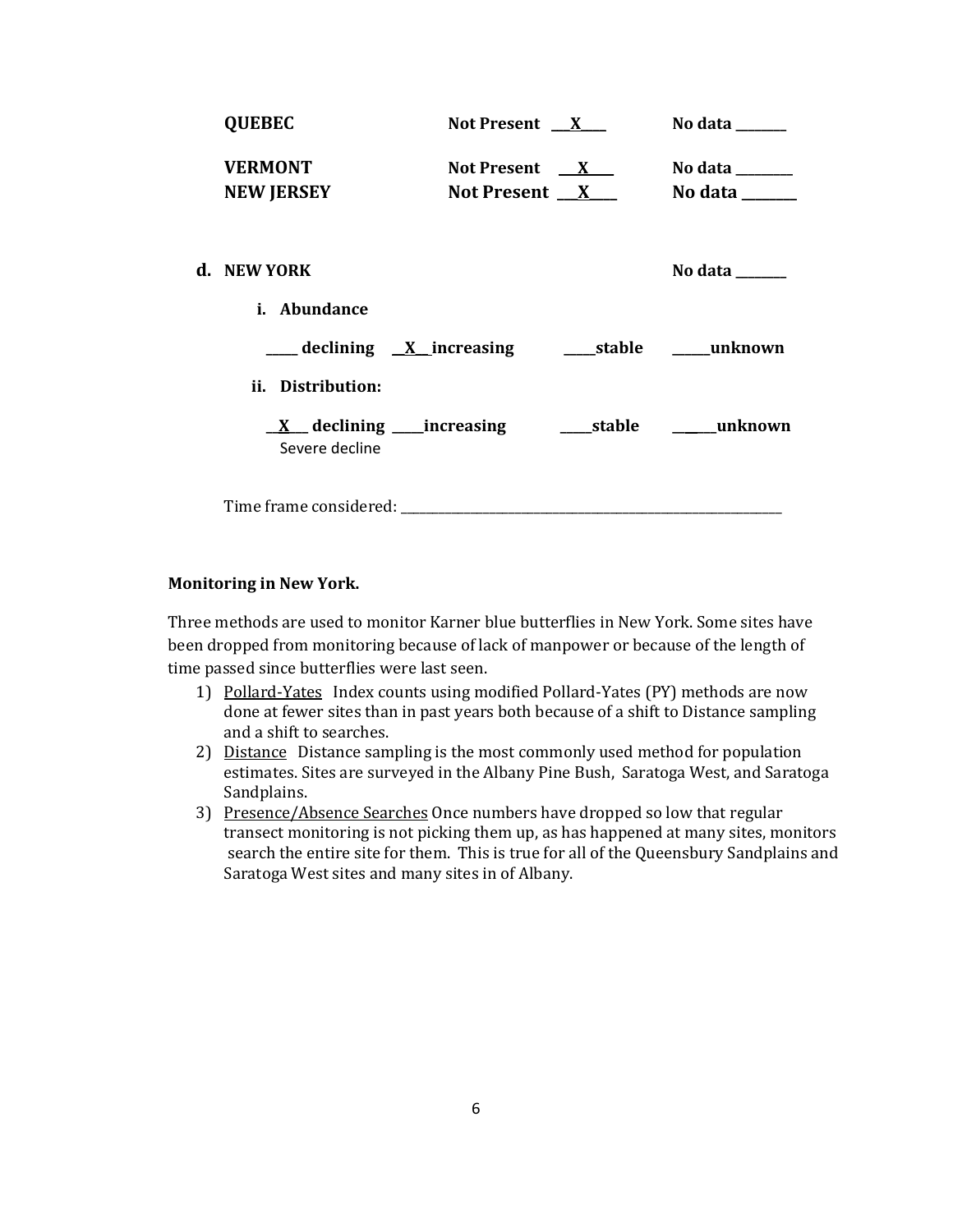# **Trends Discussion:**







Figure 2. Conservation status of the Karner blue butterfly in North America (NatureServe 2012)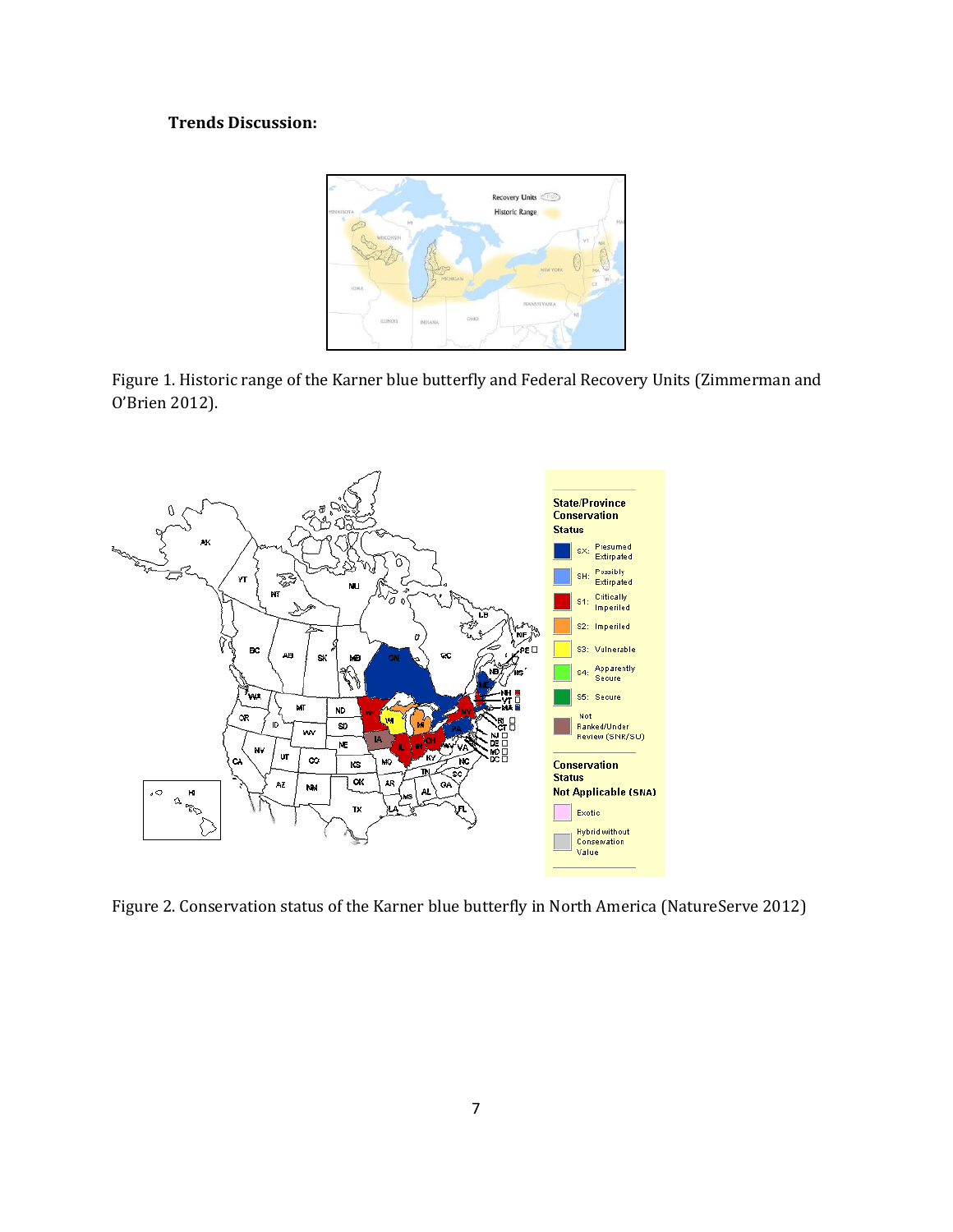#### **III. New York Rarity, if known:**

| Historic      | # of Animals | # of Locations | % of State |
|---------------|--------------|----------------|------------|
| prior to 1970 |              |                |            |
| prior to 1980 |              |                |            |
| prior to 1990 |              |                |            |

#### **Details of historic occurrence:**

The Karner blue butterfly was once common in New York (Cryan and Dirig 1978, Dirig 1994). In the Albany area alone, it probably inhabited most of the 25,000 acres of the original Albany Pine Bush, the area from which Karner blues were first described. The Albany Pine Bush area once supported an estimated 17,500 butterflies in one 300 acre site during 1978 (Sommers and Nye 1994). By 1988, only 2,500 acres of the original 25,000 acres remained (Givnish *et al.* 1988), and loss of habitat has continued.

|              | Current | # of Animals | # of Locations | % of              |  |
|--------------|---------|--------------|----------------|-------------------|--|
| <b>State</b> |         |              |                |                   |  |
|              |         | _________    |                | _________________ |  |

#### **Details of current occurrence:**

There are 1-5 elemental occurrence records in New York. Even though there are about 50 subpopulations occupied each year, these cluster into four metapopulations, or recovery units. Of the 50 subpopulations, the vast majority have fewer than 100 butterflies present. There are about 50 sub-eos occupied in New York State each year. Principal element occurrences have not been defined or mapped. The state recovery plan recognizes currently occupied sites in four areas: Albany, Schenectady, Saratoga, and Warren counties (NYSDEC 2013).

The largest metapopulation of the butterfly is at the Saratoga Sandplains Recovery Unit which had an estimated summer brood of 17,000-25000 in 2010. In 2011 and 2012, the number was lower, but analysis of the Distance sampling has not been completed. Additional Karner blue butterfly sites occur in the Saratoga West Recovery Unit and Queensbury Sandplains north of Albany. Metapopulation size estimates for the Albany Pine Bush Recovery Unit were >3,000 in 2012, and >5,000 in 2013 (APBPC unpublished data); the site supports more than 200 acres of suitable habitat and 60 individual sites within 10 sub-populations. Currently identified are 70 Karner blue localities and 56 subpopulations. Of those, 43 subpopulations are within the three recovery areas: 7 in the Albany Pine Bush, 27 in Saratoga Sandplains, and 9 in Saratoga West. Of these 43 subpopulations, only 15 are anticipated to have 8 more than 10 butterflies in the annual index counts. Eight subpopulations are within the Queensbury Sandplains in Warren County, which is considered a location for recovery under the state's draft recovery plan. Five subpopulations are within Glacial Lake Albany RU, but are isolated from any expected interaction with the sites in the recovery areas. A site is considered occupied until at least five years of adequate survey has failed to find the species.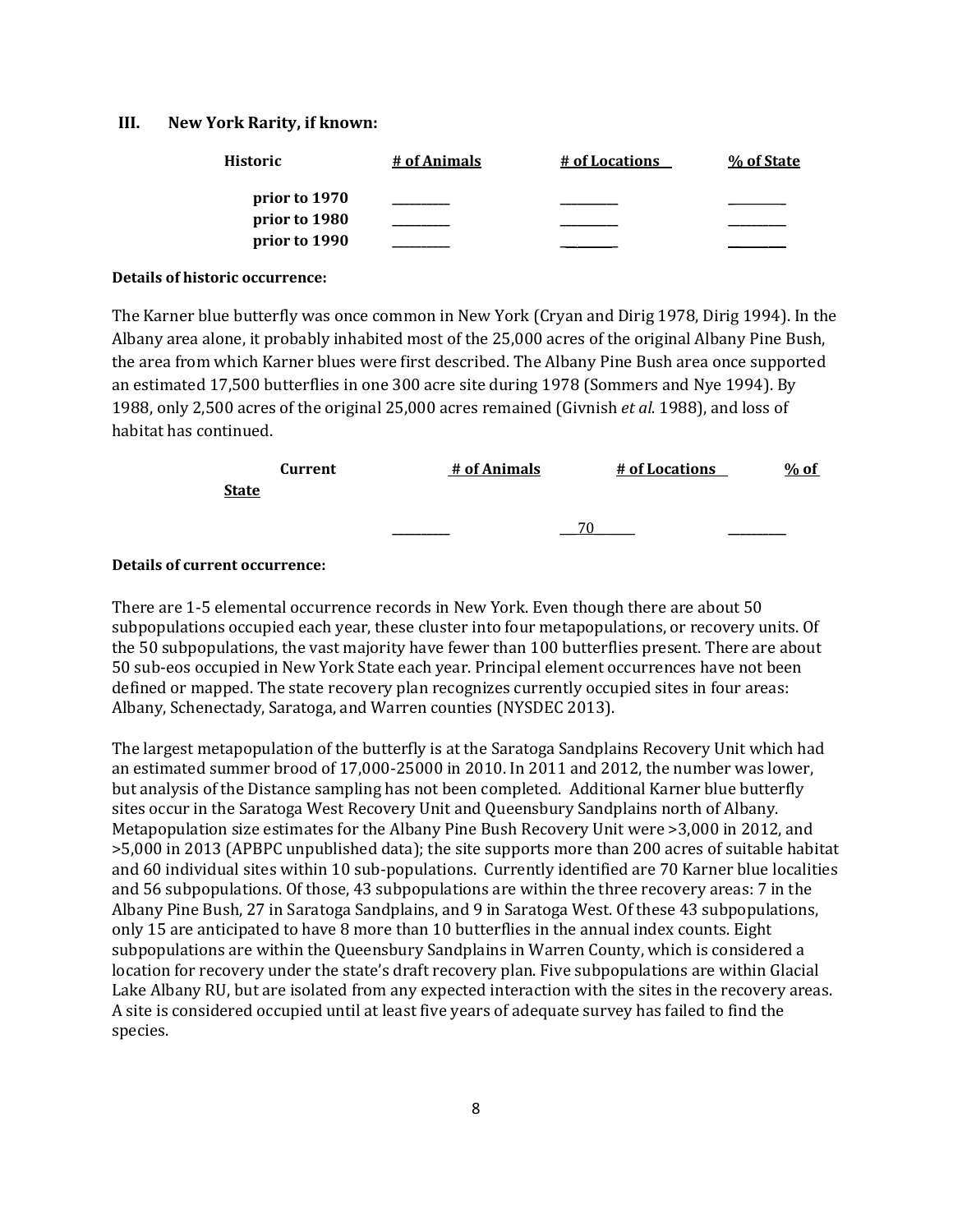As a result of considerable conservation efforts by the NYSDEC, USFWS, The Nature Conservancy, the Wilton Widlife Preserve and Park and the Albany Pine Bush Preserve Commission, metapopulation sizes in the Saratoga Sandplains and Albany Pine Bush currently exceed the minimum federal recovery threshold of 3,000 butterflies in either brood. Both sites have developed recovery plans for their respective recovery units and active management and monitoring programs.

### **New York's Contribution to Species North American Range:**

**Distribution** (percent of NY where species occurs) **Abundance** (within NY distribution)

| X. | $0 - 5%$ | abundant                 |
|----|----------|--------------------------|
|    | 6-10%    | common                   |
|    | 11-25%   | fairly common            |
|    | 26-50%   | $\mathsf{X}$<br>uncommon |
|    | >50%     | rare                     |

### **NY's Contribution to North American range**

|   | $0 - 5%$ |
|---|----------|
| x | 6-10%    |

\_\_\_\_ 11-25%

\_\_\_\_ 26-50%

\_ \_\_ >50%

# **Classification of New York Range**

**\_\_\_\_\_ Core**

# **\_\_\_\_\_ Peripheral**

\_\_X\_\_\_ **Disjunct**

**Distance to core population:**

 $\sim$ 900 miles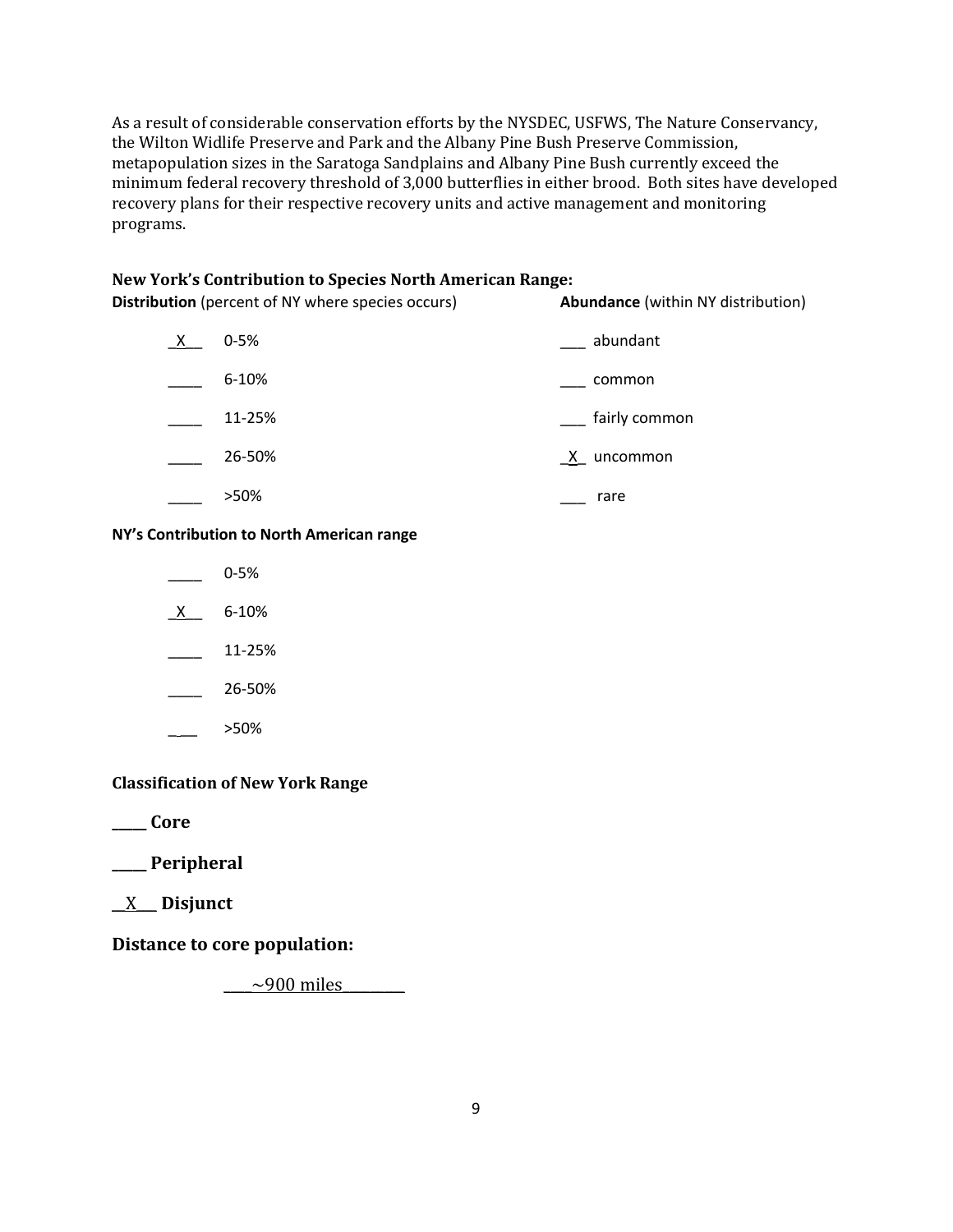# **IV. Primary Habitat or Community Type:**

- **1.** Pine barrens
- **2.** Powerline

## **Habitat or Community Type Trend in New York:**

| <b>Stable</b><br>$X$ Declining           | <b>Increasing</b> | Unknown        |
|------------------------------------------|-------------------|----------------|
| Time frame of decline/increase: ________ |                   |                |
| <b>Habitat Specialist?</b>               | X Yes             | No             |
| <b>Indicator Species?</b>                | Yes:<br>X         | N <sub>0</sub> |

# **Habitat Discussion:**

Karner blue butterflies can be found in extensive pine barrens, oak savannas or openings in oak woodlands, and unnatural openings such as airports and right-of-ways that contain lupine (*Lupinus perennis*), the sole larval food source. The original communities for some remnant populations in Saratoga and Warren Counties are unclear since there is little to suggest former pine barrens in these areas. Some recent populations have occurred in sandy old fields. The largest cluster of colonies was in the Albany-Schenectady County Pine Bush and parts of the region are still occupied, although today the largest population may very well be at Saratoga Sandplains Airport where it occurs mainly in restored habitat (New York Natural Heritage Program 2011).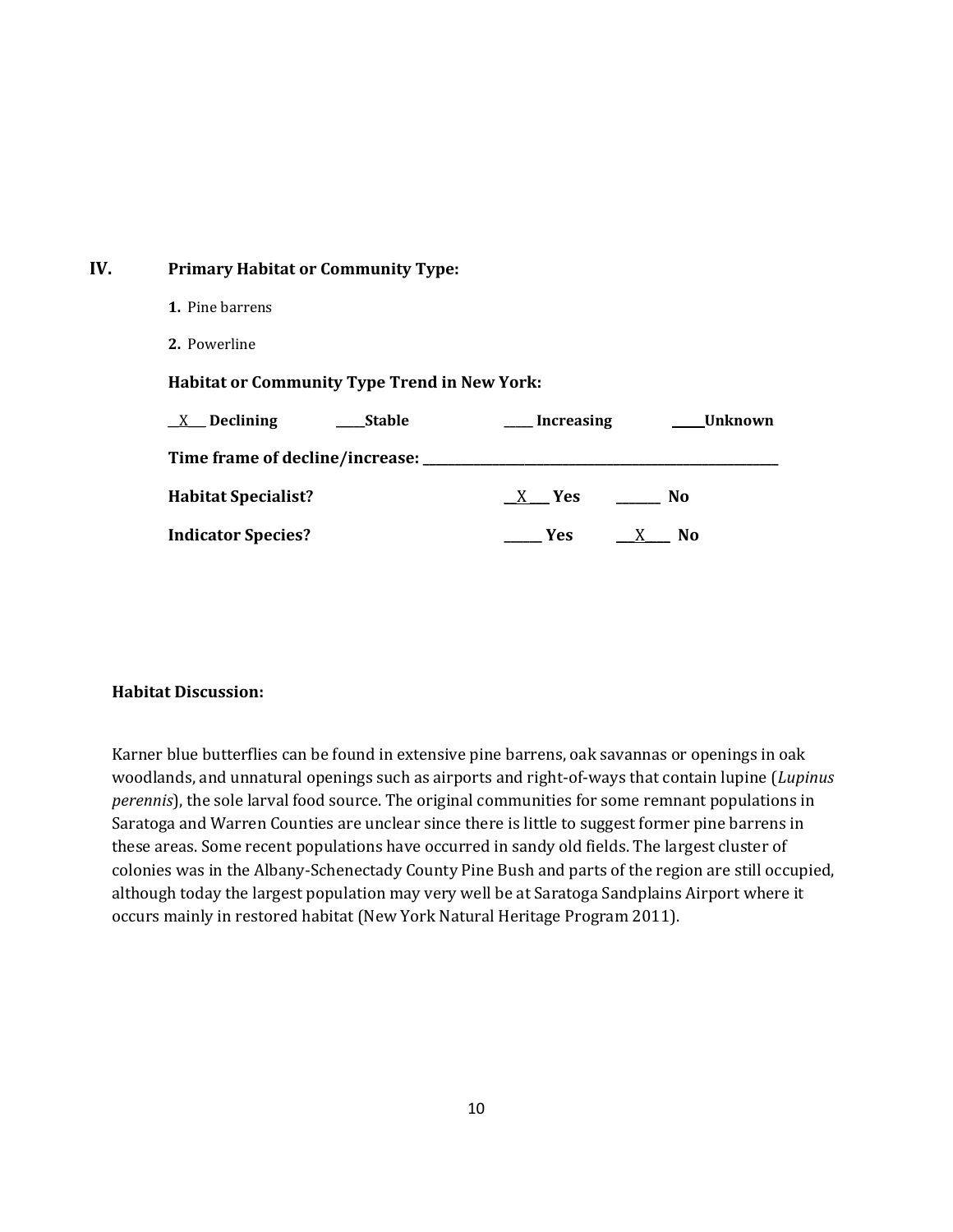- **V. New York Species Demographics and Life History**
	- **\_\_X\_\_\_\_ Breeder in New York**
		- **\_\_X\_\_\_ Summer Resident**
		- **\_\_X\_\_\_ Winter Resident**
		- **\_\_\_\_\_ Anadromous**

**\_\_\_\_\_ Non-breeder in New York**

- **\_\_\_\_\_ Summer Resident**
- **\_\_\_\_\_ Winter Resident**
- **\_\_\_\_\_ Catadromous**
- **\_\_\_\_\_ Migratory only**
- **\_\_\_\_\_Unknown**

#### **Species Demographics and Life History Discussion:**

Karner blue butterfly larvae feed only on the native lupine *(Lupinus perennis*). The adults take nectar from many kinds of low growing flowers, native or otherwise. The Karner Blue is unlikely to be seen more than a few yards from patches of lupine, although wandering individuals do occur up to a mile or more away from main breeding areas (New York Natural Heritage Program 2011).

The exact phenology varies from year to year and colony to colony. Those in the most open habitats tend to be about a week ahead of those in more wooded places. There are always two annual broods. The eggs overwinter and hatch, but not all at once, around the middle of April. The larvae mature mostly in late May and pupate. Adults emerge in late May to early June and are active for two to three weeks. The eggs from these adults hatch in a few days and the larvae are mostly mature in early July. Second brood adults fly for about three weeks and peak numbers usually occur for about a week in the second half of July. The eggs laid by these adults hatch the following spring (New York Natural Heritage Program 2011). Occasionally, an egg laid by a second brood female may hatch during the second brood and emerge as an adult in August as essentially a "third" brood. Adults may live an average of four to five days, although individuals have been known to live 18 days (Bidwell 1995).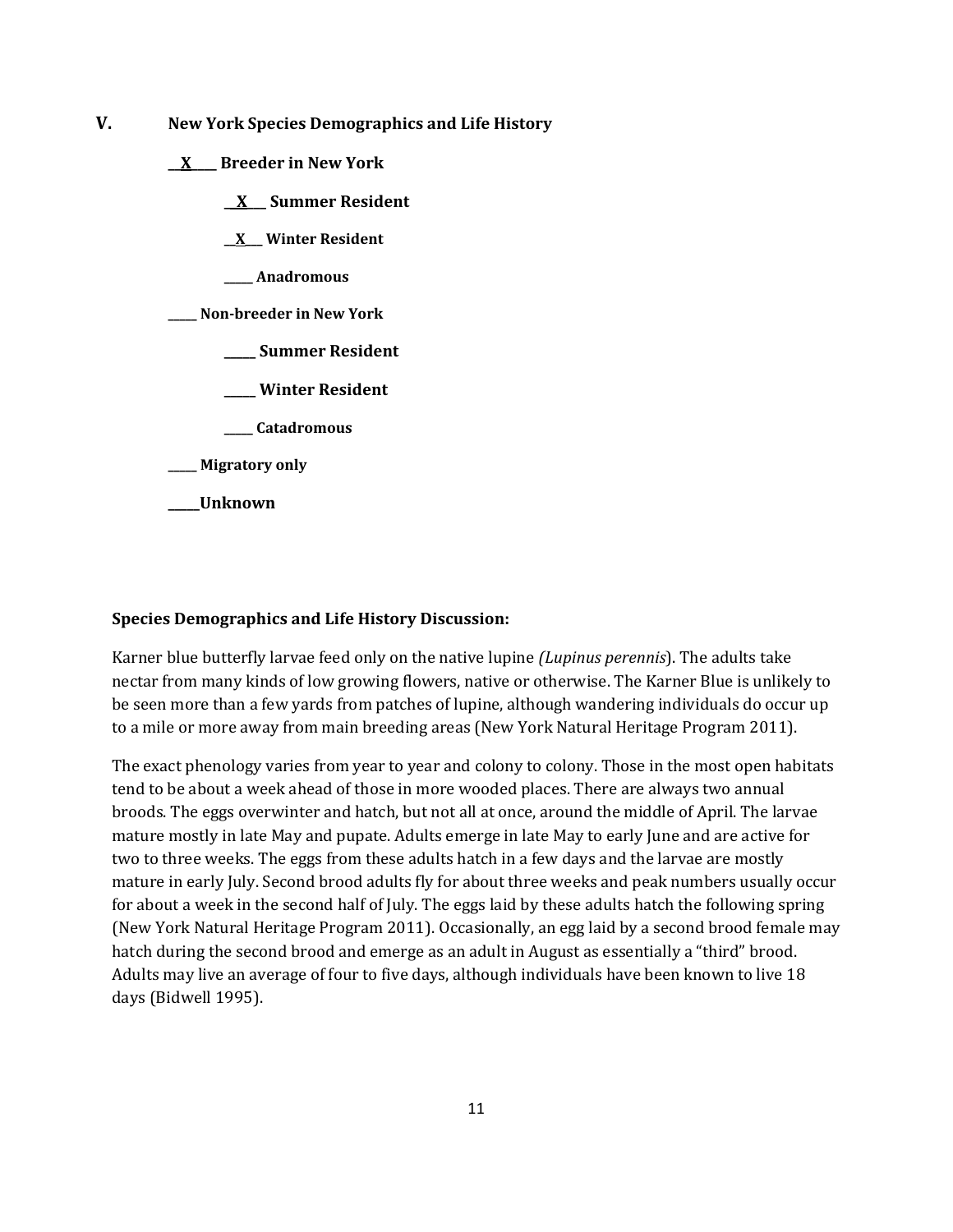# **VI. Threats:**

The threats include habitat loss, degradation, and fragmentation, fire suppression, inappropriate management of lupine (*Lupinus perennis*), mosquito spraying and the use of other insecticides, and browsing of lupine by herbivores, primarily deer. There is also a concern that a reduction in winter snow pack and other changes, due to climate change, threaten this species. Such threats could be of particular concern in New York, which has a warmer climate and is farther south than most of the current range for this butterfly.

The primary limiting factors are loss of habitat through development, and canopy closure (succession) without a concomitant restoration of habitat (US Fish & Wildlife Service 2003).

The Karner Blue was classified as "extremely vulnerable" to predicted climate change in an assessment of vulnerability conducted by the New York Natural Heritage Program. The abundance and/or range extent within the geographical area assessed is extremely likely to substantially decrease or disappear by 2050 (Schlesinger et al. 2011).

# **Are there regulatory mechanisms that protect the species or its habitat in New York?**

**\_\_\_\_\_\_\_ No \_\_\_\_\_ Unknown \_\_\_X\_\_\_ Yes**

The Karner blue butterfly is protected by its status as state- and federally-listed Endangered.

# **Describe knowledge of management/conservation actions that are needed for recovery/conservation, or to eliminate, minimize, or compensate for the identified threats:**

The greatest threat to the recovery of the Karner blue butterfly is residential and commercial development which reduces potential habitat and and/or fragments the landscape, preventing subpopulations from interacting Units (Zimmerman and O'Brien 2012).

The second greatest threat to the species is the suppression of natural processes that create and maintain lupine and Karner blue butterfly habitat. This leads to the habitat gradually closing in with trees or other shading vegetation. While lupine may continue to persist for few years, the Karner blue butterfly loses the use of the plants and eventually dies out. Fast growing tree species such as white pine and aspen, and creeping dewberry, a native *Rubus* species, can overgrow lupine and grasses very quickly and form solid canopy shading out everything beneath it (Zimmerman and O'Brien 2012).

Even where habitat is maintained in an open condition, incompatible management and other activities can destroy the ability of lupine or the Kbb to survive. There are several lupine patches along roadsides and on private land in the recovery unit that may be subject to mowing during the growing season. Mowing may crush larvae or deprive them of food. Herbicide application at this time can also kill lupine plants. Additionally, these areas are often used as opportunistic dumping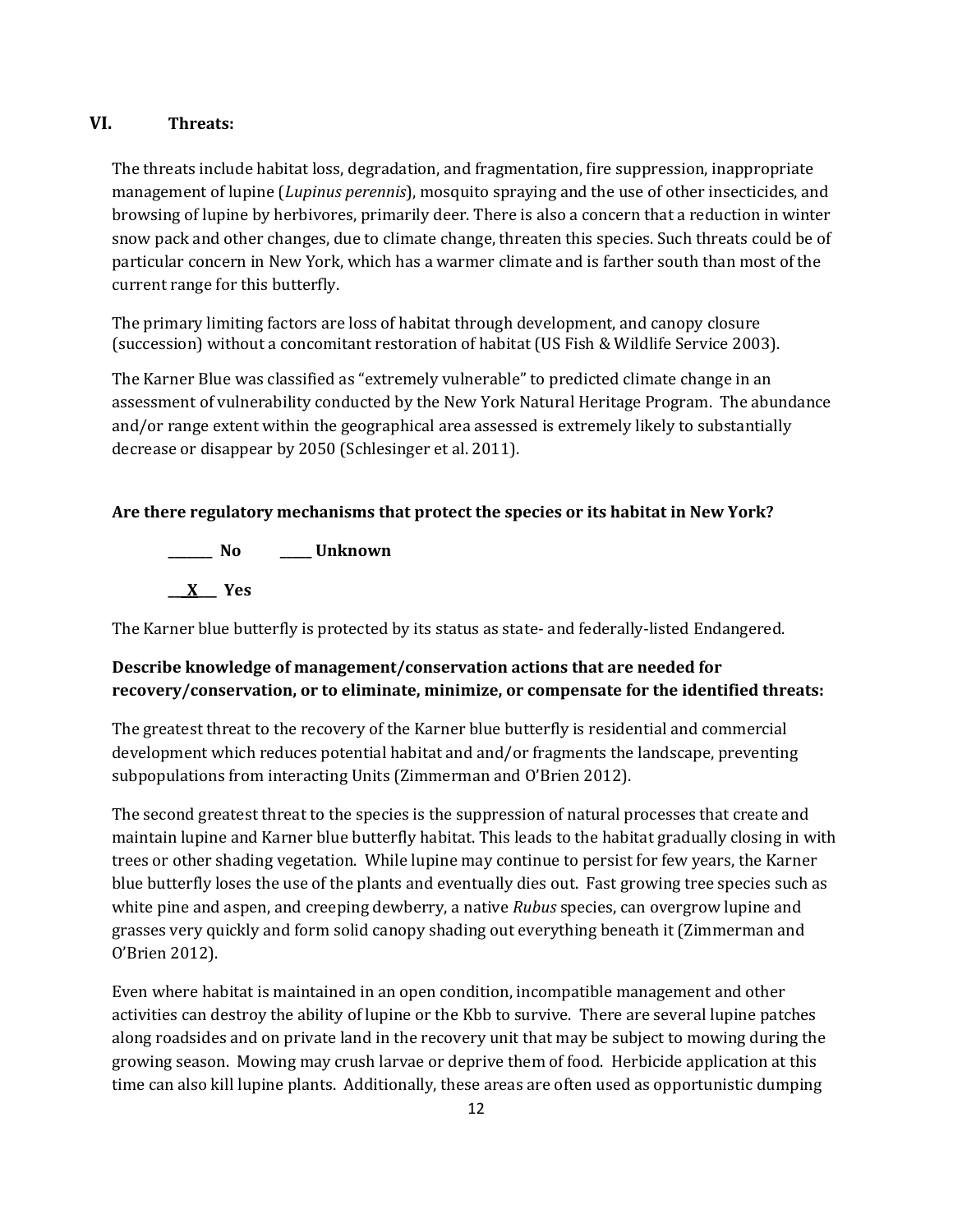grounds for yard waste or other debris which buries lupine and encourages the spread of invasive plants (Zimmerman and O'Brien 2012).

Wildfires may occur from careless burning by homeowners, cigarettes dropped along trails or roadsides, repair activities along railroads and right-of-ways which are often near or through Karner blue butterfly habitat, and arson. The impacts from fire are not only from direct burning of vegetation and butterfly, but also from crushing by firefighting equipment and personnel that work on the fire (Zimmerman and O'Brien 2012).

Pesticide use can also be a direct threat to Karner blue butterflies themselves. In the past in the Town of Wilton, aerial spraying for mosquitoes was routinely done for several years. Aerial sprays with adulticides, such as Scourge, could wipe out or seriously damage Karner subpopulations if not regulated. At present use of aerial spraying has been discontinued in Wilton. However, in the future more conflicts could arise if West Nile Virus or other mosquito-borne diseases prompt spraying in more areas. Karner blue butterfly larvae are also susceptible to *Bacillus thuringienesis* (Bt), which is often used to "control" gypsy moths. Currently, NYSDEC prohibits aerial spraying within 100 feet of a Karner blue butterfly subpopulation. Hand or truck spraying of pesticides by landowners is much more difficult to control and may pose a threat to small subpopulations. Individual landowners may contract for aerial spraying of their own property without permits from the Town of Wilton, meaning spraying may take place without the knowledge of authorities working to protect the species (Zimmerman and O'Brien 2012).

Besides facing human activities and competition from other plants, lupine (and thus the Karner blue butterfly) is also impacted by wildlife. Lupine flowers and leaves are often eaten by deer *(Odocoileus virginianus*), wood chucks (*Marmota monax*), and rabbits (*Sylvilagus floridanus*). Feeding deer may pull young plants right out of the ground. Loss of plants and flowers reduces the ability of lupine to spread and maintain a continual recruitment of new plants. Over a period of time a patch may die out entirely. Browse on lupine and other flowers also deprives the butterflies of nectar sources during the adult flights (Zimmerman and O'Brien 2012).

In 2007, a species of exotic thrips (*Odontothrips loti*) was discovered at some sites in the Saratoga Sandplains Recovery Unit. Shortly after, it was found in the adjacent newly restored habitat. It has since been found at several other sites. This thrips feeds in the developing flower bud and can deform the flower and stem, resulting in reduced seed production. It may also cause leaves to be stunted and yellow. This thrips is apparently very easily spread by contamination of clothing and boots, and this may be one of the mechanisms that can account for its spread to individual sites in all three of the northern Recovery Units. At this time it is not known what degree of threat it poses (Zimmerman and O'Brien 2012).

Other invertebrate herbivores that feed on lupine may pose a threat to Karner blue butterflies if they out-compete larvae for food, cause lupine to senesce early, or interfere with flowering and seed production. In some years, heavy aphid (Aphididae) infestations become evident on many lupine plants. The introduced helical bagworm (*Apterona crenulla*) affects many lupine plants in the Albany Pine Bush. Mildew (*Erysiphe polygoni*) appears on lupine leaves in early summer. There may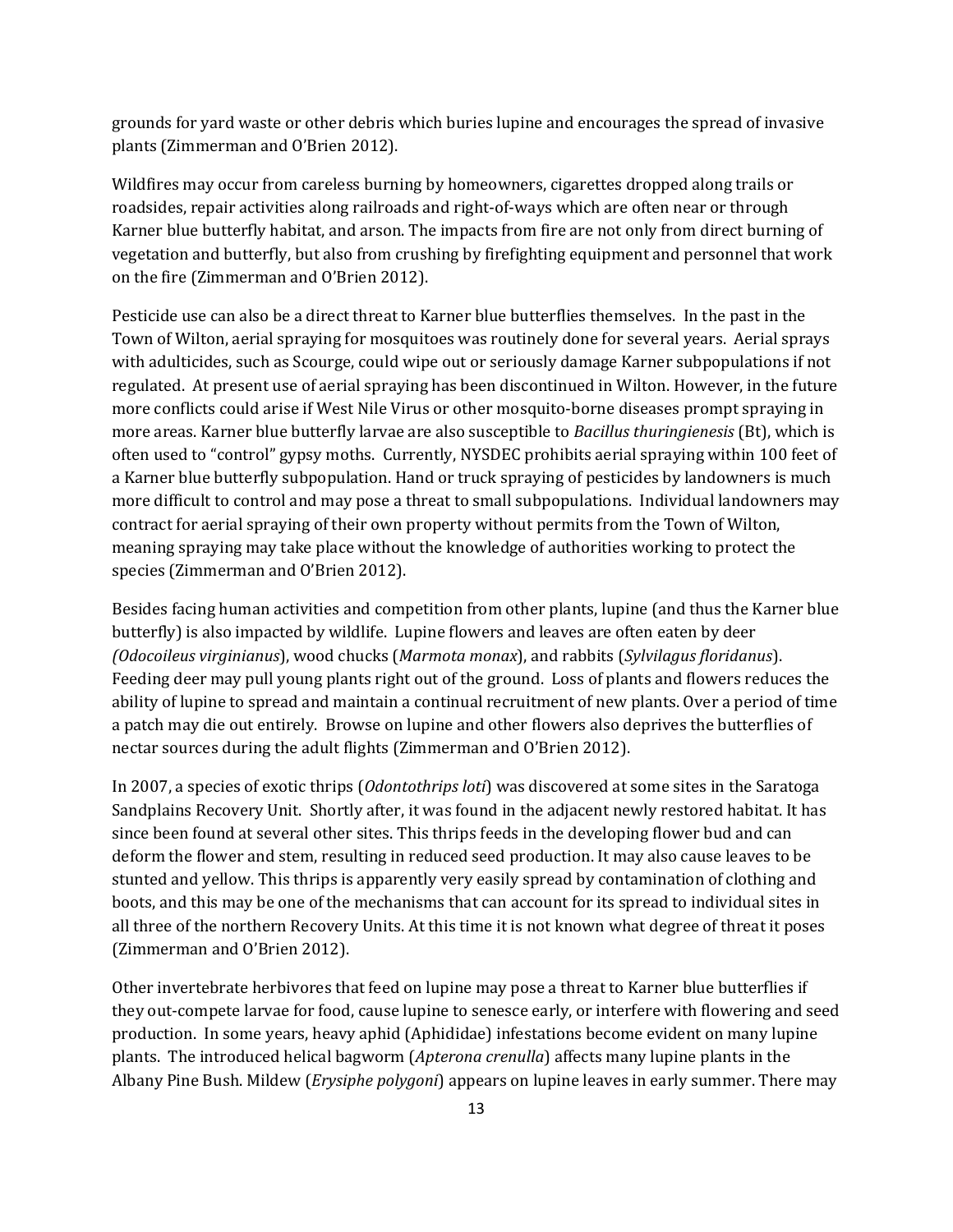be other diseases that attack lupine that are, as yet, unknown. The degree to which any of these infestations affect the quality of lupine as larval food is unknown, as are their long-term effects on lupine survival (Zimmerman and O'Brien 2012).

Many species of invasive plants may out-compete lupine and other components of Karner blue butterfly habitat. Other problem species are Oriental bittersweet (*Celastrus orbiculatus)* and spotted knapweed (*Centaurea stoebe)*. Black locust (*Robinia pseudoacacia*) is a particularly problematic species in the Albany Pine Bush Recovery Unit. Other species that may become problems as they take hold in the region include Japanese knotweed, swallow-wort, garlic mustard, and invasive grasses (Zimmerman and O'Brien 2012).

Weather events such as heavy rainstorms and high winds can affect Karner blue butterflies by limiting their mobility as well as by physically battering them. Low temperatures can delay larval development and limit adult activity. Drought can decrease lupine growth and may accelerate senescence, affecting larval feeding. Winters with little insulating snowpack and low temperatures may affect egg survival. Populations at sites which are relatively uniform in character may be more vulnerable to a single weather event than those at sites which have a diversity of microhabitat (Zimmerman and O'Brien 2012)

#### **VII. References**

- Bidwell, A.D., 1995. Karner blue butterfly (*Lycaeides melissa samuelis*) dispersal and habitat disturbance at Fort McCoy Military Reservation, Wisconsin. Master thesis. College of Natural Resources. University of Wisconsin. Stevens Point, Wisconsin, USA.
- Cryan, J.F. and R. Dirig. 1978. A Report on the Status of the Karner Blue Butterfly (*Lycaeides melissa samuelis* Nabokov) in New York State. Report to the New York State Department of Environmental Conservation (response to the proposed rulemaking by the Fish and Wildlife Service, U.S. Department of the Interior, which designates this insect as Threatened).
- Dirig, R. Historical notes on wild lupine and the Karner blue butterfly at the Albany Pine Bush, New York *In* Andow, D. A., R. Baker, and C. Lane (eds), Karner blue butterfly: a symbol of a vanishing landscape. Minnesota Agricultural Experiment Station, University of Minnesota, St. Paul. 1994. Miscellaneous Publication 84-1994.
- Fuller, S.G. 2008. Population dynamics of the endangered Karner Blue Butterfly (Lycaedis melissa samuelis). Ph.D. thesis submitted to the State University of New York College of Environmental Science and Forestry, Syracuse, NY.
- Givnish, T. J., E. S. Menges, and D. F. Schweitzer. 1988. Minimum area requirements for longterm conservation of the Albany Pine Bush and Karner blue butterfly: an assessment. (Vol. IV, Appendix T). Report to the City of Albany from Malcolm Pirnie, Inc., Albany, New York.